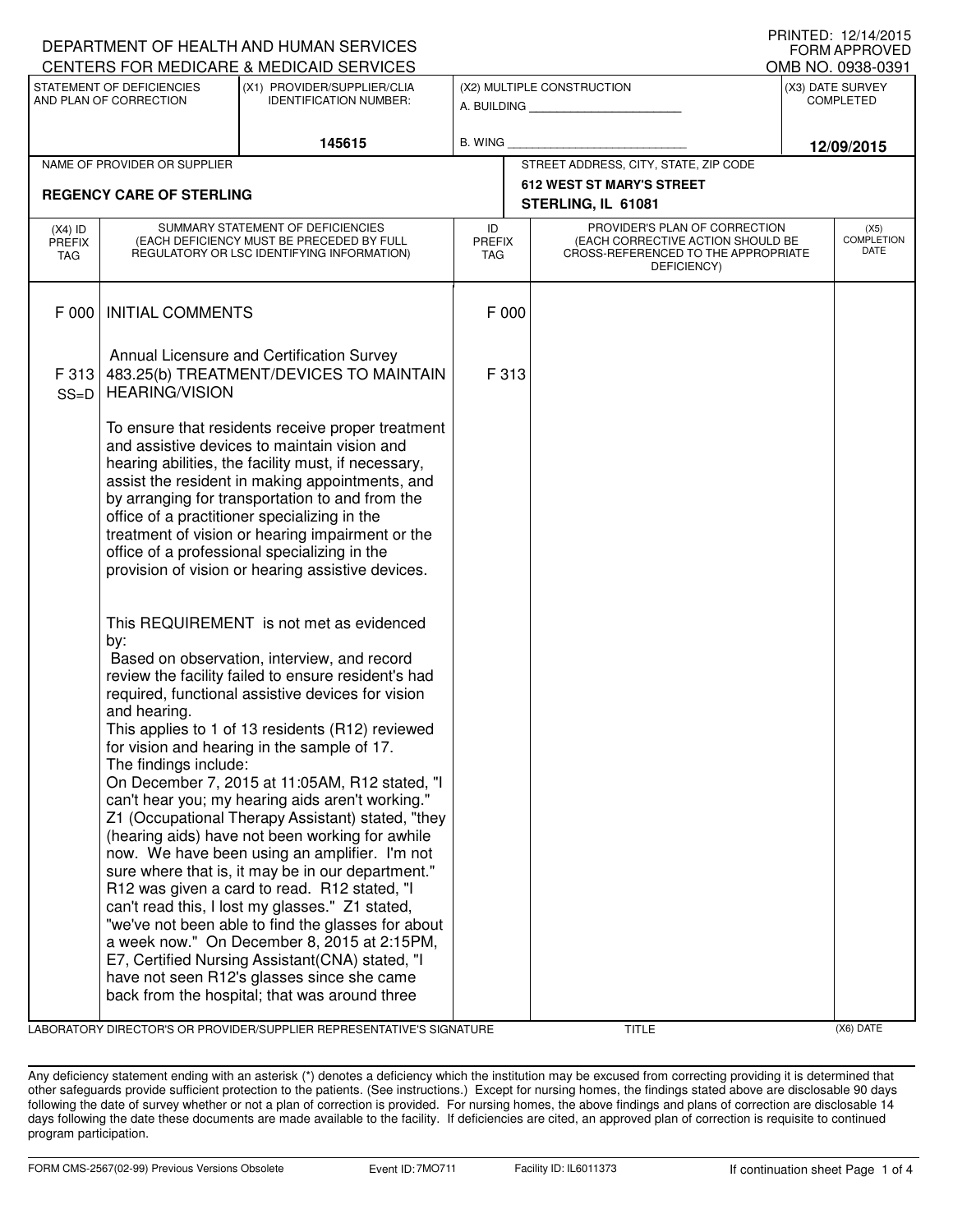| I I III I I LU. I <i>LI</i> I 4/ LU I J<br>DEPARTMENT OF HEALTH AND HUMAN SERVICES<br><b>FORM APPROVED</b> |                                                                                                                                                                                                                                                                                                                                                                                                                                                                                                                                                                                                                                                                                                                                                                                                                                                                                                                                                                                                                                                                                                                                                                                                                                                                                                                                                                                                                                                                                                                                                                                                                                                                                                                                                                                                                          |                                                              |                                                              |                                       |                                                                                                                          |                                      |                            |  |  |
|------------------------------------------------------------------------------------------------------------|--------------------------------------------------------------------------------------------------------------------------------------------------------------------------------------------------------------------------------------------------------------------------------------------------------------------------------------------------------------------------------------------------------------------------------------------------------------------------------------------------------------------------------------------------------------------------------------------------------------------------------------------------------------------------------------------------------------------------------------------------------------------------------------------------------------------------------------------------------------------------------------------------------------------------------------------------------------------------------------------------------------------------------------------------------------------------------------------------------------------------------------------------------------------------------------------------------------------------------------------------------------------------------------------------------------------------------------------------------------------------------------------------------------------------------------------------------------------------------------------------------------------------------------------------------------------------------------------------------------------------------------------------------------------------------------------------------------------------------------------------------------------------------------------------------------------------|--------------------------------------------------------------|--------------------------------------------------------------|---------------------------------------|--------------------------------------------------------------------------------------------------------------------------|--------------------------------------|----------------------------|--|--|
|                                                                                                            |                                                                                                                                                                                                                                                                                                                                                                                                                                                                                                                                                                                                                                                                                                                                                                                                                                                                                                                                                                                                                                                                                                                                                                                                                                                                                                                                                                                                                                                                                                                                                                                                                                                                                                                                                                                                                          | CENTERS FOR MEDICARE & MEDICAID SERVICES                     |                                                              |                                       |                                                                                                                          |                                      | OMB NO. 0938-0391          |  |  |
| STATEMENT OF DEFICIENCIES<br>AND PLAN OF CORRECTION                                                        |                                                                                                                                                                                                                                                                                                                                                                                                                                                                                                                                                                                                                                                                                                                                                                                                                                                                                                                                                                                                                                                                                                                                                                                                                                                                                                                                                                                                                                                                                                                                                                                                                                                                                                                                                                                                                          | (X1) PROVIDER/SUPPLIER/CLIA<br><b>IDENTIFICATION NUMBER:</b> | (X2) MULTIPLE CONSTRUCTION<br>A. BUILDING <b>A.</b> BUILDING |                                       |                                                                                                                          | (X3) DATE SURVEY<br><b>COMPLETED</b> |                            |  |  |
|                                                                                                            |                                                                                                                                                                                                                                                                                                                                                                                                                                                                                                                                                                                                                                                                                                                                                                                                                                                                                                                                                                                                                                                                                                                                                                                                                                                                                                                                                                                                                                                                                                                                                                                                                                                                                                                                                                                                                          | 145615                                                       | B. WING                                                      |                                       |                                                                                                                          | 12/09/2015                           |                            |  |  |
| NAME OF PROVIDER OR SUPPLIER                                                                               |                                                                                                                                                                                                                                                                                                                                                                                                                                                                                                                                                                                                                                                                                                                                                                                                                                                                                                                                                                                                                                                                                                                                                                                                                                                                                                                                                                                                                                                                                                                                                                                                                                                                                                                                                                                                                          |                                                              |                                                              | STREET ADDRESS, CITY, STATE, ZIP CODE |                                                                                                                          |                                      |                            |  |  |
|                                                                                                            |                                                                                                                                                                                                                                                                                                                                                                                                                                                                                                                                                                                                                                                                                                                                                                                                                                                                                                                                                                                                                                                                                                                                                                                                                                                                                                                                                                                                                                                                                                                                                                                                                                                                                                                                                                                                                          |                                                              | <b>612 WEST ST MARY'S STREET</b><br>STERLING, IL 61081       |                                       |                                                                                                                          |                                      |                            |  |  |
| $(X4)$ ID<br><b>PREFIX</b><br>TAG                                                                          | SUMMARY STATEMENT OF DEFICIENCIES<br>(EACH DEFICIENCY MUST BE PRECEDED BY FULL<br>REGULATORY OR LSC IDENTIFYING INFORMATION)                                                                                                                                                                                                                                                                                                                                                                                                                                                                                                                                                                                                                                                                                                                                                                                                                                                                                                                                                                                                                                                                                                                                                                                                                                                                                                                                                                                                                                                                                                                                                                                                                                                                                             |                                                              |                                                              | <b>PREFIX</b>                         | PROVIDER'S PLAN OF CORRECTION<br>(EACH CORRECTIVE ACTION SHOULD BE<br>CROSS-REFERENCED TO THE APPROPRIATE<br>DEFICIENCY) |                                      | (X5)<br>COMPLETION<br>DATE |  |  |
| F 313<br>F 441<br>$SS=D$                                                                                   | <b>REGENCY CARE OF STERLING</b><br>Continued From page 1<br>weeks ago." On December 9, 2015 at 11:03AM,<br>E9 (CNA) stated, "R12 can't hear out of her<br>hearing aids. I've replaced the batteries but they<br>still don't work." E9 began talking to R12. R12<br>stated, "I can't understand you but that's ok. I'm<br>sorry I can't hear. My hearing aids need some<br>attention." On December 9, 2015 at 11:15AM, E8<br>(Social Worker) stated that "when a resident has<br>difficulty hearing we start out with the doctor<br>cleaning out their ears. We have amplifiers that<br>we use. We are planning on buying more." E8<br>stated, "I do not recall anything about R12's<br>hearing aids." E8 could not verify if any<br>appointment had been made with the doctor to<br>clean R12's ears. On December 8, 2015 at<br>2:15PM, E2 (Director of Nursing) stated, "when a<br>resident's hearing aids are not working we check<br>the batteries. If that doesn't work we make a<br>referral to Social Services." On December 8,<br>2015 at 2:30PM, E2 placed R12's hearing aids in<br>ears. R12 stated, "something is interfering, can<br>you hear the buzzing?" E2 made a few<br>adjustments to the hearing aid. R12 stated, "I<br>hear your voice but not the words." E2 then<br>placed the amplifier in R12's ear. R12 stated,<br>"That's loud."<br>The facilities policy titled, If a resident is having a<br>hard time hearing, dated December 9, 2015<br>showed, "If resident has to go without assistive<br>devices, while coordinating the repair and or<br>replacement, an alternate form of communication<br>will be provided."<br>E12's Minimum Data Set dated November 4,<br>2015 showed, hearing-0 (adequate), hearing<br>aid-0 (Not present).<br>483.65 INFECTION CONTROL, PREVENT<br>SPREAD, LINENS |                                                              | F 313<br>F 441                                               |                                       |                                                                                                                          |                                      |                            |  |  |

FORM CMS-2567(02-99) Previous Versions Obsolete **7MO711** Event ID: 7MO711 Facility ID: IL6011373 If continuation sheet Page 2 of 4

PRINTED: 12/14/2015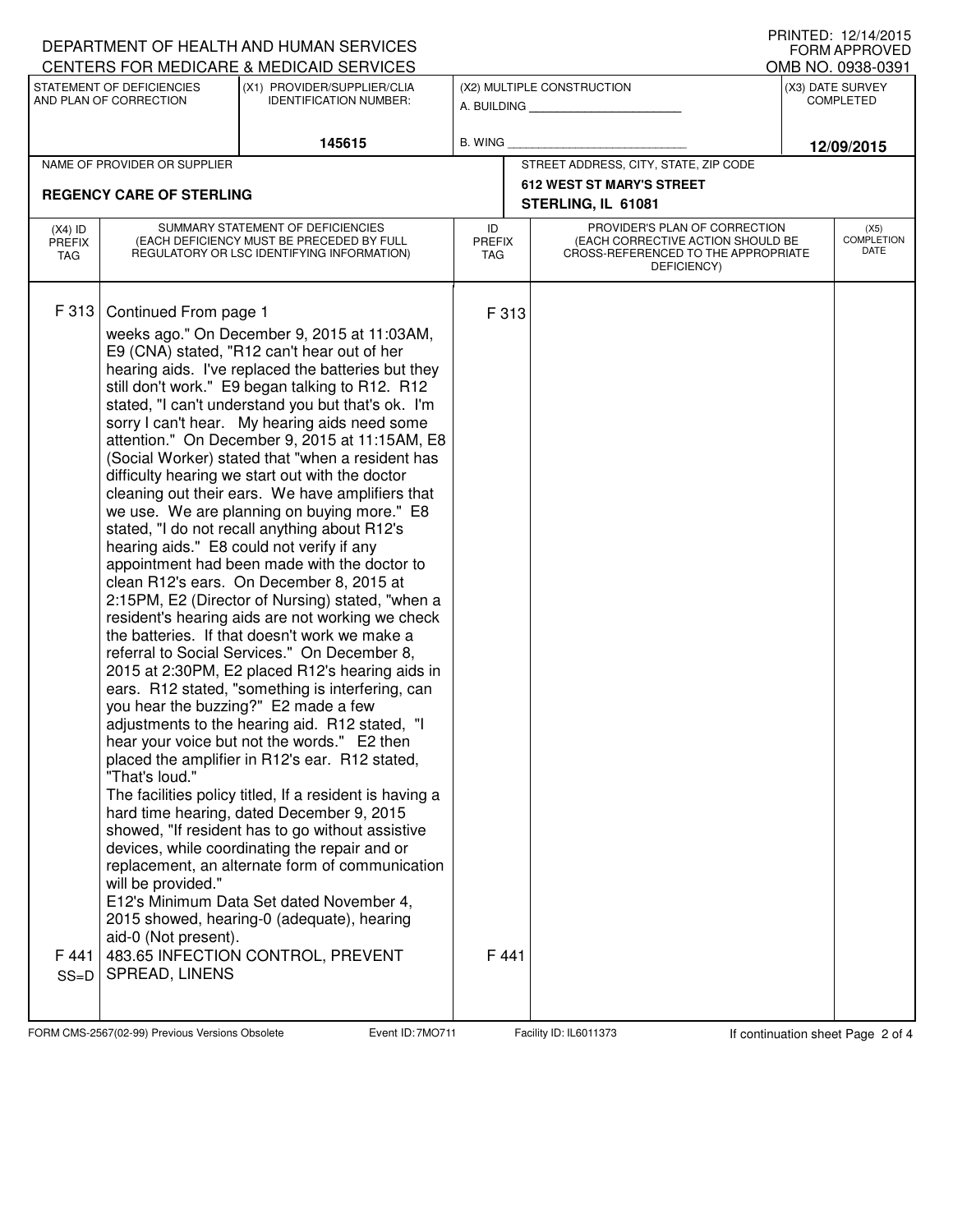|                                                                                                      | DEPARTMENT OF HEALTH AND HUMAN SERVICES                                                                                                                                                                                                                                                                                                                                                                                                                                                                                                                                                                                                                                                                                                                                                                                                                                                                                                                                                                                                                                                                                                                                                                                                                                                                                                                                                                                              |                               | IIIIIIILD. I <i>LI</i> II <i>IIL</i> UIJ<br><b>FORM APPROVED</b><br>OMB NO. 0938-0391 |                                       |                                                                                                                          |                  |                                   |  |  |
|------------------------------------------------------------------------------------------------------|--------------------------------------------------------------------------------------------------------------------------------------------------------------------------------------------------------------------------------------------------------------------------------------------------------------------------------------------------------------------------------------------------------------------------------------------------------------------------------------------------------------------------------------------------------------------------------------------------------------------------------------------------------------------------------------------------------------------------------------------------------------------------------------------------------------------------------------------------------------------------------------------------------------------------------------------------------------------------------------------------------------------------------------------------------------------------------------------------------------------------------------------------------------------------------------------------------------------------------------------------------------------------------------------------------------------------------------------------------------------------------------------------------------------------------------|-------------------------------|---------------------------------------------------------------------------------------|---------------------------------------|--------------------------------------------------------------------------------------------------------------------------|------------------|-----------------------------------|--|--|
| CENTERS FOR MEDICARE & MEDICAID SERVICES<br>STATEMENT OF DEFICIENCIES<br>(X1) PROVIDER/SUPPLIER/CLIA |                                                                                                                                                                                                                                                                                                                                                                                                                                                                                                                                                                                                                                                                                                                                                                                                                                                                                                                                                                                                                                                                                                                                                                                                                                                                                                                                                                                                                                      |                               |                                                                                       |                                       | (X2) MULTIPLE CONSTRUCTION                                                                                               | (X3) DATE SURVEY |                                   |  |  |
| AND PLAN OF CORRECTION                                                                               |                                                                                                                                                                                                                                                                                                                                                                                                                                                                                                                                                                                                                                                                                                                                                                                                                                                                                                                                                                                                                                                                                                                                                                                                                                                                                                                                                                                                                                      | <b>IDENTIFICATION NUMBER:</b> |                                                                                       |                                       | A. BUILDING                                                                                                              | <b>COMPLETED</b> |                                   |  |  |
|                                                                                                      |                                                                                                                                                                                                                                                                                                                                                                                                                                                                                                                                                                                                                                                                                                                                                                                                                                                                                                                                                                                                                                                                                                                                                                                                                                                                                                                                                                                                                                      | 145615                        | B. WING                                                                               |                                       |                                                                                                                          | 12/09/2015       |                                   |  |  |
| NAME OF PROVIDER OR SUPPLIER                                                                         |                                                                                                                                                                                                                                                                                                                                                                                                                                                                                                                                                                                                                                                                                                                                                                                                                                                                                                                                                                                                                                                                                                                                                                                                                                                                                                                                                                                                                                      |                               |                                                                                       | STREET ADDRESS, CITY, STATE, ZIP CODE |                                                                                                                          |                  |                                   |  |  |
|                                                                                                      | <b>REGENCY CARE OF STERLING</b>                                                                                                                                                                                                                                                                                                                                                                                                                                                                                                                                                                                                                                                                                                                                                                                                                                                                                                                                                                                                                                                                                                                                                                                                                                                                                                                                                                                                      |                               |                                                                                       |                                       | <b>612 WEST ST MARY'S STREET</b><br>STERLING, IL 61081                                                                   |                  |                                   |  |  |
| $(X4)$ ID<br><b>PREFIX</b><br>TAG                                                                    | SUMMARY STATEMENT OF DEFICIENCIES<br>(EACH DEFICIENCY MUST BE PRECEDED BY FULL<br>REGULATORY OR LSC IDENTIFYING INFORMATION)                                                                                                                                                                                                                                                                                                                                                                                                                                                                                                                                                                                                                                                                                                                                                                                                                                                                                                                                                                                                                                                                                                                                                                                                                                                                                                         |                               | ID<br><b>PREFIX</b><br><b>TAG</b>                                                     |                                       | PROVIDER'S PLAN OF CORRECTION<br>(EACH CORRECTIVE ACTION SHOULD BE<br>CROSS-REFERENCED TO THE APPROPRIATE<br>DEFICIENCY) |                  | (X5)<br><b>COMPLETION</b><br>DATE |  |  |
| F 441                                                                                                | Continued From page 2<br>The facility must establish and maintain an<br>Infection Control Program designed to provide a<br>safe, sanitary and comfortable environment and<br>to help prevent the development and transmission<br>of disease and infection.<br>(a) Infection Control Program<br>The facility must establish an Infection Control<br>Program under which it -<br>(1) Investigates, controls, and prevents infections<br>in the facility;<br>(2) Decides what procedures, such as isolation,<br>should be applied to an individual resident; and<br>(3) Maintains a record of incidents and corrective<br>actions related to infections.<br>(b) Preventing Spread of Infection<br>(1) When the Infection Control Program<br>determines that a resident needs isolation to<br>prevent the spread of infection, the facility must<br>isolate the resident.<br>(2) The facility must prohibit employees with a<br>communicable disease or infected skin lesions<br>from direct contact with residents or their food, if<br>direct contact will transmit the disease.<br>(3) The facility must require staff to wash their<br>hands after each direct resident contact for which<br>hand washing is indicated by accepted<br>professional practice.<br>(c) Linens<br>Personnel must handle, store, process and<br>transport linens so as to prevent the spread of<br>infection.<br>This REQUIREMENT is not met as evidenced |                               | F 441                                                                                 |                                       |                                                                                                                          |                  |                                   |  |  |
|                                                                                                      | by:                                                                                                                                                                                                                                                                                                                                                                                                                                                                                                                                                                                                                                                                                                                                                                                                                                                                                                                                                                                                                                                                                                                                                                                                                                                                                                                                                                                                                                  |                               |                                                                                       |                                       |                                                                                                                          |                  |                                   |  |  |

FORM CMS-2567(02-99) Previous Versions Obsolete **7MO711** Event ID: 7MO711 Facility ID: IL6011373 If continuation sheet Page 3 of 4

PRINTED: 12/14/2015